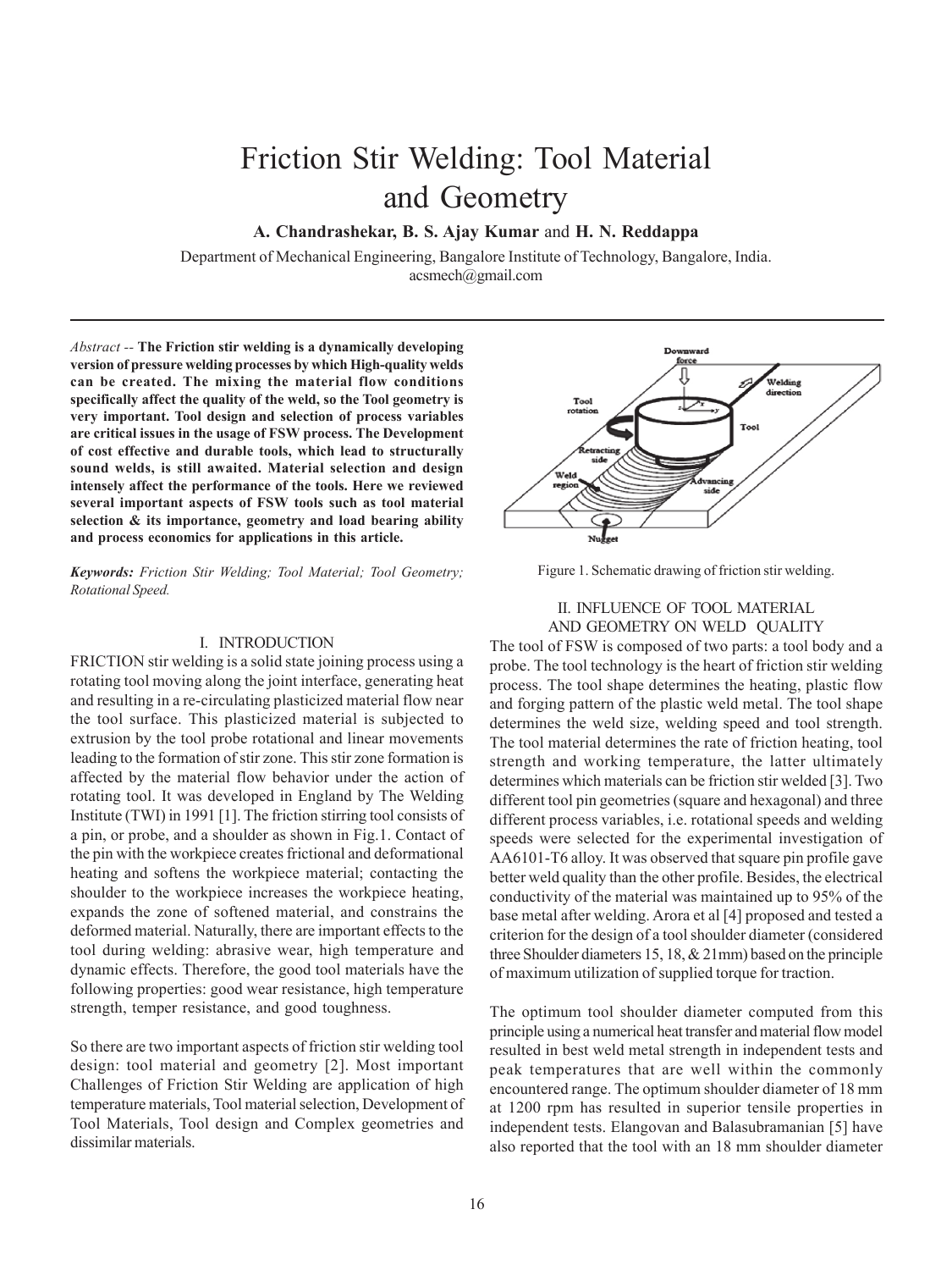provided the best weld joint strength at a rotational speed of 1200 rpm, as shown in Table 1.

| <b>Diameter</b><br>(mm) | <b>Yield Strength</b><br>(MPa) | <b>Ultimate Tensile</b><br><b>Strength (MPa)</b> |
|-------------------------|--------------------------------|--------------------------------------------------|
| 15                      | 110.5                          | 131.7                                            |
| 18                      | 130.3                          | 161.7                                            |
|                         | 94.0                           | 120.0                                            |

#### TABLE I- THE MECHANICAL PROPERTIES OF WELDS MADE USING A CYLINDRICAL PIN PROFILE [4]

## TABLE II - WELDING TEMPERATURE RANGE OF VARIOUS ALLOYS [5]

| <b>Alloy Group</b>   | Temperature Range,<br>$^{0}C$ |
|----------------------|-------------------------------|
| Aluminium alloys     | 440 to 550                    |
| Magnesium alloys     | 250 to 350                    |
| Copper alloys        | 600 to 900                    |
| Carbon and Low alloy | 650 to 800                    |
| steels               |                               |
| Titanium alloys      | 700 to 950                    |
| Stainless steel      | 600 to 875                    |

#### TABLE III - TOOL MATERIALS USED IN FSW FOR SOFT ALLOYS [5]

| <b>Tool Material</b>   | <b>Work Piece Material</b>   |
|------------------------|------------------------------|
| Mild Steel             | Magnesium alloys             |
| High Carbon Steel      | Magnesium alloys             |
| <b>Stainless Steel</b> | Magnesium alloys             |
| Armour Steel           | Magnesium alloys             |
| AISI Oil hardened Tool | Aluminium matrix composite   |
| Steel                  | materials                    |
| <b>AISI 4140</b>       | Dissimilar Materials         |
| <b>Tool Steel</b>      | Aluminium alloys, Dissimilar |
|                        | Materials                    |
| High Speed Steel       | Magnesium alloys             |
| SKD 61 Tool Steel      | Dissimilar Materials         |
| H <sub>13</sub> Steel  | Magnesium alloys             |
| High Carbon High       | Magnesium alloys, Aluminium  |
| Chromium Steel         | matrix composite materials,  |
|                        | Dissimilar Materials         |

Materials such as aluminium or magnesium alloys, and aluminium matrix composites (AMCs) are commonly welded using steel tools. Steel tools have also been used for the joining of dissimilar materials in both lap and butt configurations. Tool wear during welding of metal matrix composites is greater when compared with welding of soft alloys due to the presence of hard, abrasive phases in the composites. Total wear was found to increase with rotational speed and decrease at lower traverse speed, which suggests that process parameters can be adjusted to increase tool life [6]. Lakshman Rao et al [7] highlight the role of tool geometry in their investigation, because tool geometry plays a major role in FSW. Proper selection of a tool

material and shape of the pin reduces number of trials and tooling cost. In addition this study also highlights the wear effect due to friction between sliding surfaces. The effect of Friction Stir Welding process parameters on the mechanical properties of the AA 2014-T6 alloy joints produced by friction stir welding have been discussed by Vagh and Pandya [8]. Effects of tool design, tool rotation speed & tool travels speed on mechanical properties have been analysed using Taguchi orthogonal array design of experiments technique. There are three different tool rotation speeds (1000, 1400 & 2000 rpm) and three different tool traverse speeds (14, 20, 28 mm/min). For each combination of tool rotation speeds and tool traverse speeds three different types of tool pin profiles (threaded cylindrical pin, Stepped pin and Threaded cone pin) have been used. The study indicates that Tool design is the main process parameter that has the highest statistical influence on mechanical properties.



Figure 2. Different FSW tool geometries used in the experiment [8].

Prasanna et al [10] studied the effect of four different tool pin profiles on mechanical properties of AA 6061 aluminum alloy. Four different profiles have been used to fabricate the butt joints by keeping constant process parameters of tool rotational speed 1200rpm, welding speed 14mm/min and an axial force 7kN. Different heat treatment methods like annealing, normalizing and quenching have been applied on the joints and evaluation of the mechanical properties like tensile strength, percentage of elongation, hardness and microstructure in the friction stirring formation zone are evaluated. Of the four tool profiles, the maximum tensile strength and % of elongation of 210 MPa and 20.9 respectively was observed on Hexagonal pin profile tool with annealing process. The tensile strength and percent of elongation of the hexagonal tool profile with annealing process has reached about 90 % and 80 % respectively of the parent metal. Lee et al [11] welded Al–Mg alloy with low carbon steel in lap joint configuration using tool steel as tool material without its excessive wear by placing the softer Al–Mg alloy on top of the steel plate and avoiding direct contact of the tool with the steel plate. Tungsten based alloys have also been used for the welding of both low and high melting point alloys [12]. For example, Edwards and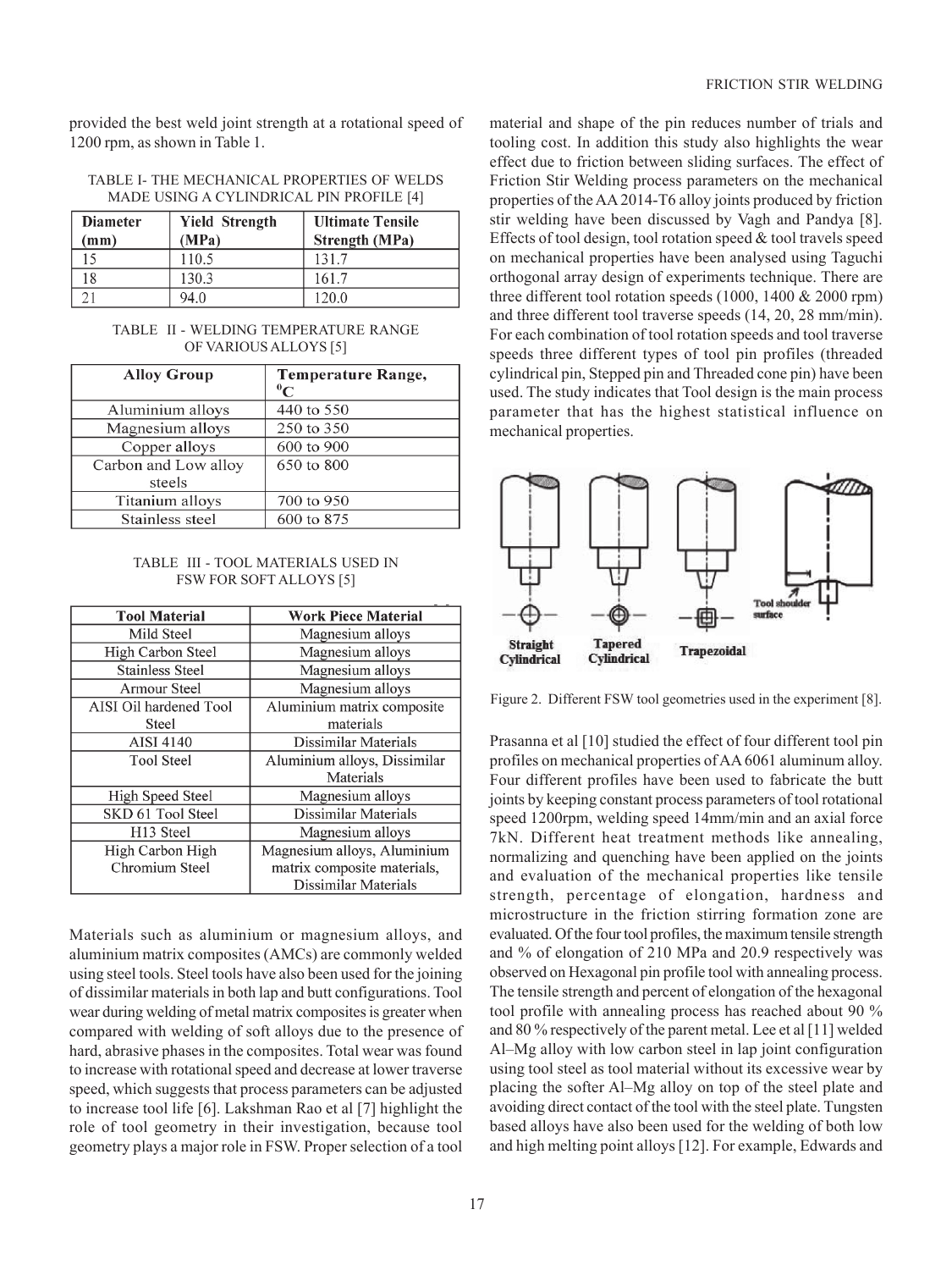Ramulu [13] used a W–La alloy tool to study FSW of Ti–6Al– 4V alloy. Tools made of a tungsten alloy Densimet (composition not reported) were used by Yadava et al [14] to weld AA 6111- T4 aluminium alloy. Table 4 shows properties of tool materials. over which the torque is applied increases with shoulder diameter. As a result, the product of these two components shows the trend indicated in the Fig.3. The sliding torque, increases continuously with increasing shoulder diameter due

|                                | Co-efficient<br>of Thermal<br>Expansion/<br>$10^{-6}K^{-1}$ | Thermal<br>conductivity/<br>$Wm^{-1} K^{-1}$ | Yield strength/ MPa  | Hardness/HV    | Remarks                                                                                                                                |
|--------------------------------|-------------------------------------------------------------|----------------------------------------------|----------------------|----------------|----------------------------------------------------------------------------------------------------------------------------------------|
| pcBN                           | 4.6-4.9 $[15]$                                              | 100-250 [15]                                 |                      | 2600-3500      | High hardness, high temperature strength,<br>susceptible to crack, wear may be<br>enhanced by chemical reactions with Ti,<br>high cost |
| $Cp-W$                         | $-4.6$ at 20-<br>1000C [18]                                 | 167 at 20uC<br>[18]                          | $~100$ at 1000C [16] | 360-500 [18]   | high temperature strength, low toughness<br>at room temperature, less strength than W<br>alloys                                        |
| $W-25$<br>wt.%Re               |                                                             | 55-65 [16]                                   | ~1000C<br>[16]       |                | Higher strength than W, tougher and easier<br>to machine than ceramics                                                                 |
| <b>WC</b>                      | 4.9-5.1 $[15]$                                              | 95 [15]                                      |                      | 1300-1600 [15] | High temperature strength, high hardness,<br>wear due to oxidation at high<br>temperatures, addition of $Cr3C2$ prevents<br>oxidation  |
| <b>TiC</b>                     | 8.31 [19]                                                   | $5 - 31[19]$                                 | 20000[19]            | 2800-3400 [19] | High hardness, high temperature strength,<br>susceptible to crack                                                                      |
| 4340<br>Steel                  | $11.2 - 14.3$<br>$[15]$                                     | 48 [15]                                      |                      | 280 [15]       | Low thermal conductivity, high<br>temperature strength is not very high,<br>possible alloying with Ti                                  |
| Si <sub>3</sub> N <sub>4</sub> | 3.9 at 20C<br>6.7 at<br>1000C [21]                          | 20-70 [20]                                   |                      | 1580           | High hardness, high temperature strength,<br>susceptible to crack, decomposes at high<br>temperatures                                  |

| TABLE 4 - PROPERTIES OF COMMON TOOL MATERIALS [11] |  |  |  |  |  |
|----------------------------------------------------|--|--|--|--|--|
|----------------------------------------------------|--|--|--|--|--|

## *Tool geometry*

Tool geometry affects the heat generation rate, traverse force, torque and the thermo-mechanical environment experienced by the tool. The flow of plasticised material in the workpiece is affected by the tool geometry as well as the linear and rotational motion of the tool. Important factors are shoulder diameter, shoulder surface angle, pin geometry including its shape and size, and the nature of tool surfaces [12]. It was also observed from the previous data that the friction stir weld tool geometry has a significant effect on the weldment reinforcement, micro hardness, and weld strength.

## *Shoulder diameter*

In order to determine the optimum tool geometry, the two components of the torque are plotted in Fig. 4 for various shoulder diameters. As the shoulder diameter increases, the sticking torque, increases, reaches a maximum and then decreases [4]. This behavior, which shows that two main factors affect the value of the sticking torque. First, the strength of the material, shear stress decreases with increasing temperature due to an increase in the shoulder diameter. Second, the area

to the larger contact area. With the increase in shoulder diameter the total torque increases continuously even when the sticking torque decreases for large shoulder diameters.



Figure 3. Total torque required during FSW of AA6061 as a function of the tool shoulder diameter for rotational speeds of 900, 1200 & 1500 rpm [3].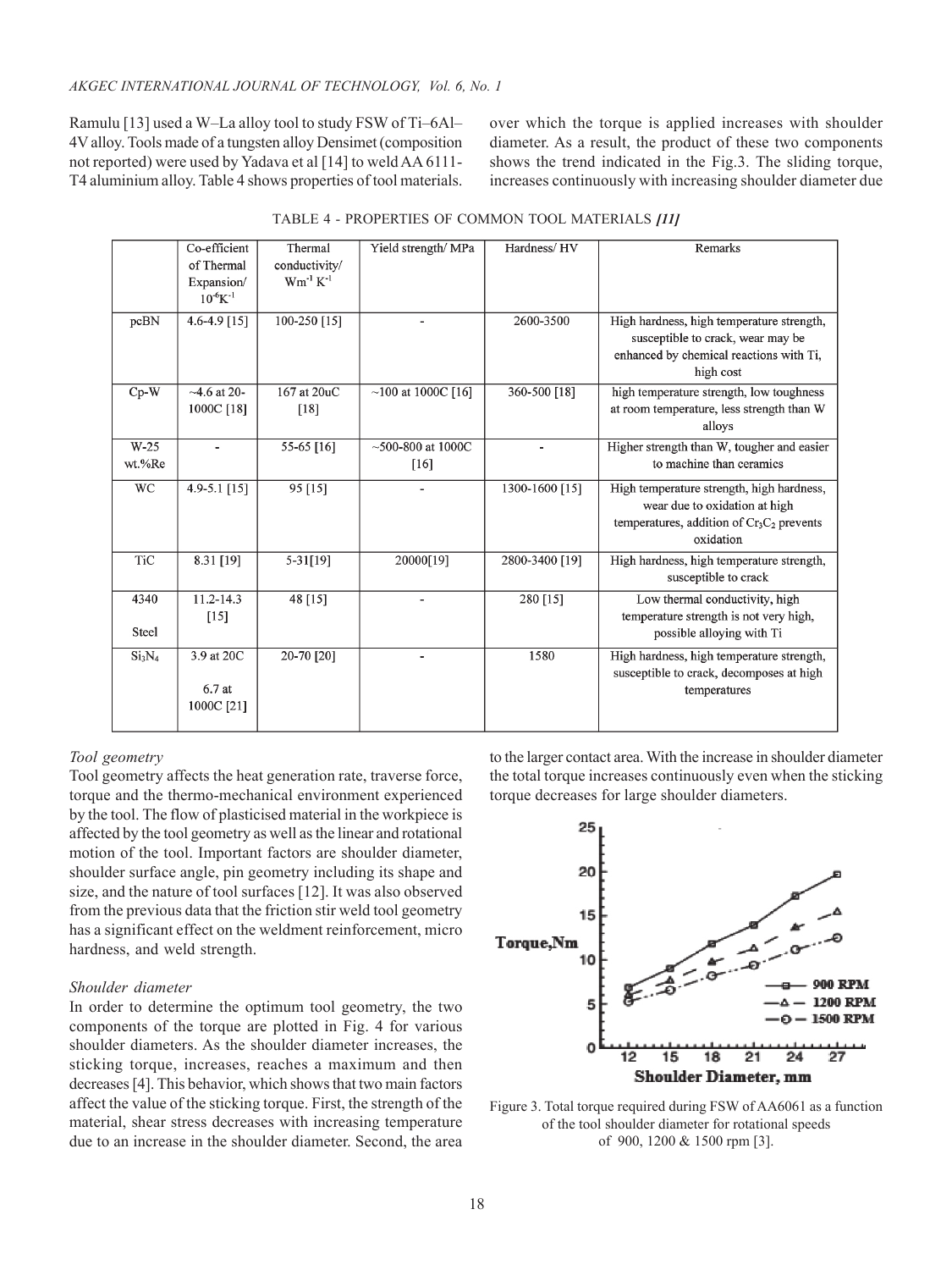## *Pin (probe) geometry*

Friction stirring pins produce deformational and frictional heating to the joint surfaces. The pin is designed to disrupt the faying, or contacting surfaces of the work piece, shear material in front of the tool, and move material behind the tool. In addition, the depth of deformation and tool travel speed are governed by the pin design [3].



Figure 4. The computed values of sticking, sliding and total torque for various shoulder diameters at 1200rpm [3].

#### *Tool cost*

While the energy cost for the FSW of aluminium alloys is significantly lower than that for the fusion welding processes [25] the process is not cost effective for the FSW of hard alloys. Tools made of pcBN are often used for the welding of hard materials. However, pcBN is expensive due to high temperatures and pressures required in its manufacture [12]. Santella et al [22] did an approximate cost benefit analysis for FSW with a pcBN tool versus resistance spot welding (RSW) of DP 780 steel. The equipment and utility costs for FSSW were assumed to be 90 and 30% respectively of the costs in RSW; however, they did not report the dollar amounts of these costs. They further assumed that a typical RSW tool tip lasts 5000 welds and costs \$0.65 per tip [12]. Considering the costs involved with equipment, utility and the tool, they estimated that in order for the FSSW to be cost competitive with respect to RSW, each FSSW tool, costing ~\$100, needs to make 26 000 spot welds. Since the cost of each pcBN tool was significantly greater than \$100 and typical tool life was between 500 and 1000 welds, they suggested lowering tool costs as an important need. Feng et al [24] produced over 100 friction stir spot welds on dual phase steel (ultimate tensile strength 600 MPa) and martensitic steel (ultimate tensile strength 1310 MPa) without noticeable degradation of the pcBN tool. The costs of  $Si<sub>3</sub>N<sub>4</sub>$ and  $TiB_2$  tools were less than 25% of the cost of pcBN tools [22]. Tools of W–Re or W–La alloys are relatively less expensive than that of pcBN tool but suffer considerably more wear compared with super abrasives due to their relatively lower high temperature strength and hardness [12]. Mohanty et al [9] investigated the effects of different friction stir welding tool geometries on mechanical strength and the microstructure properties of aluminum alloy welds. Three distinct tool geometries with different types of shoulder and tool probe profiles were used in the investigation according to the design matrix.

The effects of each tool shoulder and probe geometry on the weld was evaluated.



Figure 5. Micro hardness profile for various tool geometry [8].

The micro hardness of weld nugget TMAZ obtained with different tool profiles is shown in Fig. 5. It is observed that the weld nugget exhibits a higher micro hardness compared to the thermo-mechanically affected zone (TMAZ) and the base metal [9].

#### III. CONCLUDING REMARKS

The joints of different tool pin profiles like straight cylindrical, Taper cylindrical, triangular, square, trepezoidal and hexagonal tool etc., with different rotational speeds, weld speeds and axial force were reviewed in this paper. The following important conclusions were made: Based on the literature survey, Tool shoulder-to-pin diameter ratios play an important role in stir zone development. The diameter of the pin is equal to the thickness of the parts to be welded and its length is slightly shorter than the thickness of the part. Tool material properties such as strength, fracture toughness, hardness, thermal conductivity and thermal expansion coefficient affect the weld quality, tool wear and performance. Heat generation rate and plastic flow in the workpiece are affected by the shape and size of the tool shoulder and pin. Although the tool design affects weld properties, defects and the forces on the tool. The pin cross-sectional geometry and surface features such as threads influence the heat generation rates, axial forces on the tool and material flow. Tool wear, deformation and failure are also much more prominent in the tool pin compared with the tool shoulder. There is a need for concerted research efforts towards